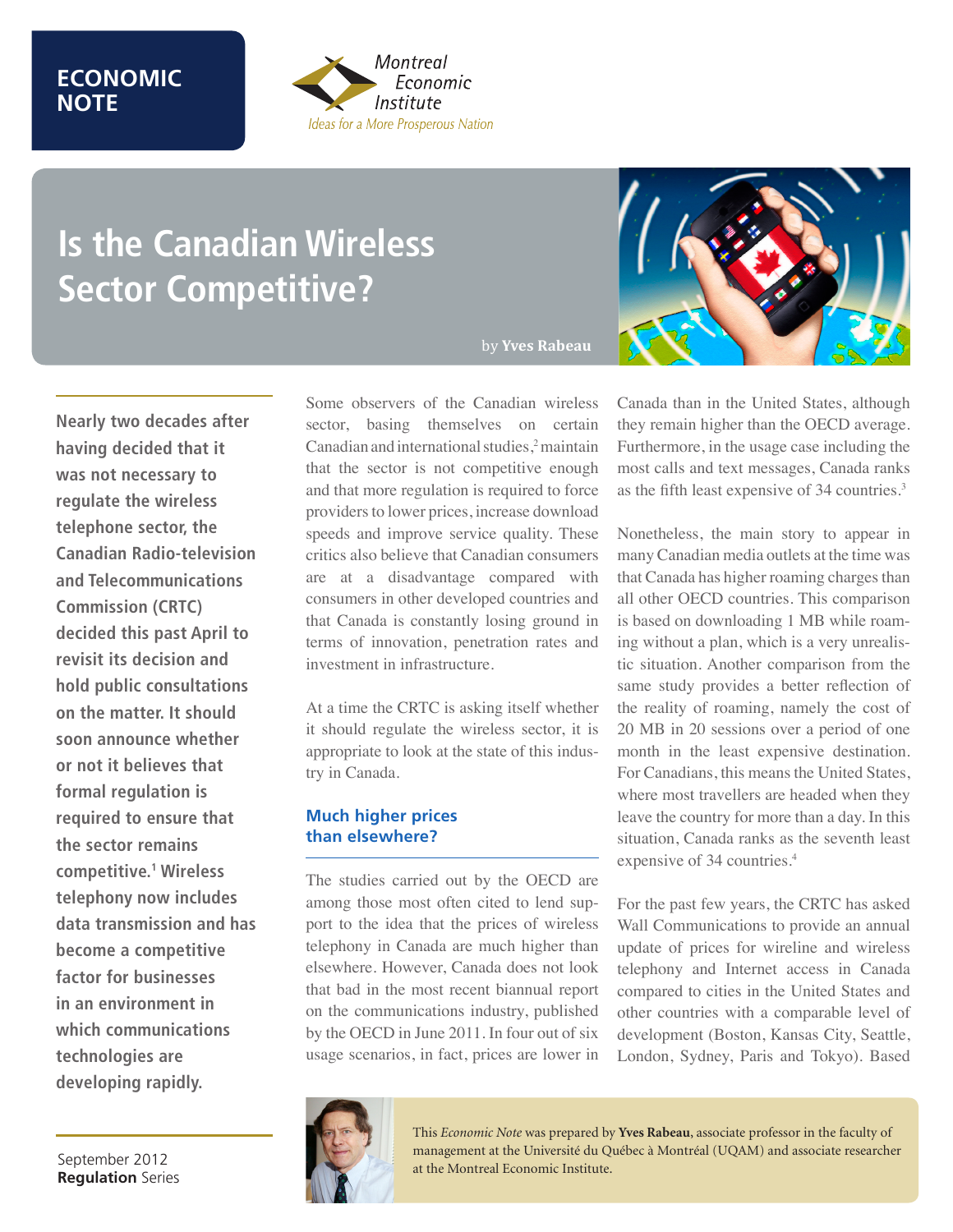on the figures for 2012, Wall Communications concludes that the price of a basic wireless telephone plan in Canada is comparable to what is paid in American cities, but higher than in the other cities examined. For higher usage plans, Canadian prices are lower than those in the United States and comparable to the average of the other countries.<sup>5</sup>

So, when we use comparable figures to evaluate the prices charged by Canadian wireless companies, we can see that they are fairly close to the average of what we find in other developed countries. Canada is neither among the best, nor among the worst.

## **Investment and technology**

Another common criticism is that Canada is behind in terms of deploying and using the latest wireless communications technologies. International comparisons, however, paint a more nuanced picture.

There are no reliable data allowing us to compare average download speeds from one country to another. With regard to the spread of the fastest technologies, though, Canada comes off looking pretty good. Almost the entire population is covered by HSPA+ technology. In addition, three of the 98 LTE networks—currently the most advanced technology in service in 49 countries and territories around the world are in Canada.6

# When we use comparable figures to evaluate the prices charged by Canadian wireless companies, we can see that they are fairly close to the average of what we find in other developed countries.

Since the dawn of the Internet, Cisco has published various studies on the progress of information technology that confirm Canada's favourable position. These studies show that Canada is third in the world in terms of consumers downloading and uploading data over the Internet, just behind South Korea and France. Projections forward to 2015 show Canada maintaining its place among the frontrunners.7 Cisco's numbers also show that data transmission on mobile devices more than doubled in Canada from 2010 to 2011, increasing by  $158\%$ .<sup>8</sup>

As for the penetration rate of broadband wireless services,

## **Table 1** Canada's international ranking according to various criteria

| <b>Criteria (Study)</b>                                                                                             | <b>Canada's ranking</b>                                                                                         |
|---------------------------------------------------------------------------------------------------------------------|-----------------------------------------------------------------------------------------------------------------|
| Comparison of prices<br>of wireless telephony /<br>scenario with the most calls<br>and text messages (OECD)         | 5 <sup>th</sup> least expensive<br>of 34 countries                                                              |
| Comparison of roaming<br>charges / 20 MB in<br>20 sessions over one<br>month, least expensive<br>destination (OECD) | 7 <sup>th</sup> least expensive<br>of 34 countries                                                              |
| Telephone packages<br>above basic service<br>(Wall Communications)                                                  | Prices lower than those<br>in the United States and<br>comparable to the average<br>of other countries          |
| Deployment of the<br>most advanced wireless<br>technology (4G Americas)                                             | Three of the 98 LTE networks<br>in service in 49 countries<br>and territories around the<br>world are in Canada |
| Amount of data<br>downloaded and uploaded<br>over the Internet by<br>consumers (Cisco)                              | Ranked 3 <sup>rd</sup> in the world                                                                             |
| Penetration rate of<br>broadband wireless<br>services (OECD)                                                        | Ranked 24 <sup>th</sup> of 34 countries                                                                         |

Canada is not at a Third World level, as critics are fond of claiming, but once again right in the middle of the pack of rich countries. According to the latest OECD figures, with a penetration rate of 39.7%, Canada places  $24<sup>th</sup>$  among 34 developed countries, not far behind France and Austria, and ahead of Germany, Italy and Belgium.<sup>9</sup> Indeed, a comScore study shows the extremely rapid growth of the penetration rate for smartphones in Canada. From March to December 2011, this rate grew from 33% to  $45\%$ <sup>10</sup> (see Figure 1).

There was a time when the dominant telephone companies partially guided technological progress thanks to their equipment makers' R&D. Having sold these off, they must now adapt to technological developments originating not only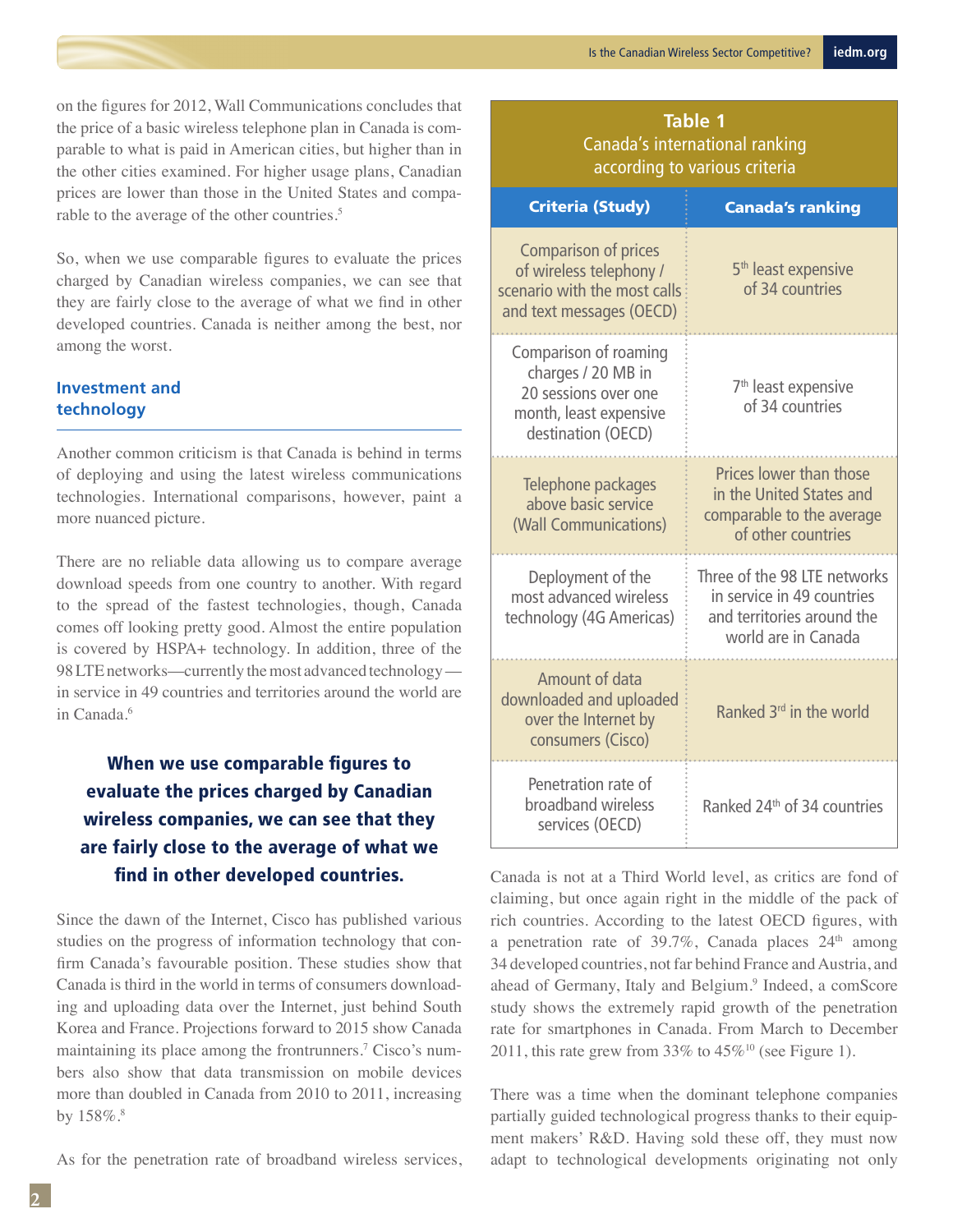**Figure 1** Penetration rate for smartphones in Canada



**Source:** comScore, *Canada Digital Future in Focus,* 2012, p. 39.

from manufacturers like Ericsson, but also from new players in the wireless market like Apple and Google. The arrival of the iPhone and Nexus created outright infatuation among consumers, and cellphone companies had to be very quick in doing whatever they could to respond to this strong demand.

In order to do so, companies offering wireless services in Canada made significant investments to modernize their networks and increase their carrying capacity. From 2003 to 2005, capital expenditures totalled an average of \$1.3 billion a year, while they reached \$3.2 billion from 2009 to 2011, a  $150\%$  increase.<sup>11</sup>

The vast majority of Canadian consumers have access to the most advanced wireless services, products and technologies. Whatever factor is analyzed, Canadian results are constantly improving and are comparable to those of other developed countries. We are therefore far from the caricature propagated by certain analysts of a Canada trailing the rest of the world in Internet and wireless access.

## **Spectrum management and foreign control**

The wireless industry in Canada is dominated by three large companies: Bell, Telus and Rogers. In 2008, the federal government wanted to encourage greater competition by reserving a substantial amount of spectrum for newcomers when it came time to sell that spectrum. This measure amounts to a form of subsidy for newcomers since they are not required to pay the price that would be determined by the market in an unfettered auction.

New providers did indeed enter the market and average consumer prices did fall, while rate plans became more flexible.<sup>12</sup> The main players also launched targeted discount services in order to compete with the newcomers' offers (for example, Rogers set up the Chatr brand).

Keeping in mind the costs of buying spectrum and the considerable investments that are required to deploy a network and offer good coverage to subscribers, it is nonetheless worth asking whether a market like Canada with low population density covering an immense territory can profitably support so many competing companies.

Historically, newcomers in the wireless field have not been able to survive for very long. Clearnet had a certain amount of success in the 1990s with an estimated two million subscribers, but was finally bought out by Telus in the year 2000. Microcell's Fido brand also won an enviable market share, but not enough to be profitable. After seeking bankruptcy protection in 2003, Microcell was taken over by Rogers in 2004.

The new players like Mobilicity, Wind Mobile and Public Mobile have only succeeded in capturing a small share of the market and their future profitability is uncertain, even though they concentrated their efforts on urban centres and shared towers with the dominant companies.<sup>13</sup> Another notable fact: in Western Canada, cable provider Shaw decided not to move into the wireless sector, believing that it could not make a decent return on invested funds.<sup>14</sup>

# Canada is third in the world in terms of consumers downloading and uploading data over the Internet, just behind South Korea and France.

Other providers that first established themselves as cable distributors have fared better, however. Videotron has succeeded in capturing a sizeable share of the market in Quebec, and EastLink could build a solid foundation for itself in Atlantic Canada. By offering packages of cable telephone services, broadband Internet access, digital television and wireless telephone services, these companies offer a wider variety of services and are better able to absorb wireless start-up costs.